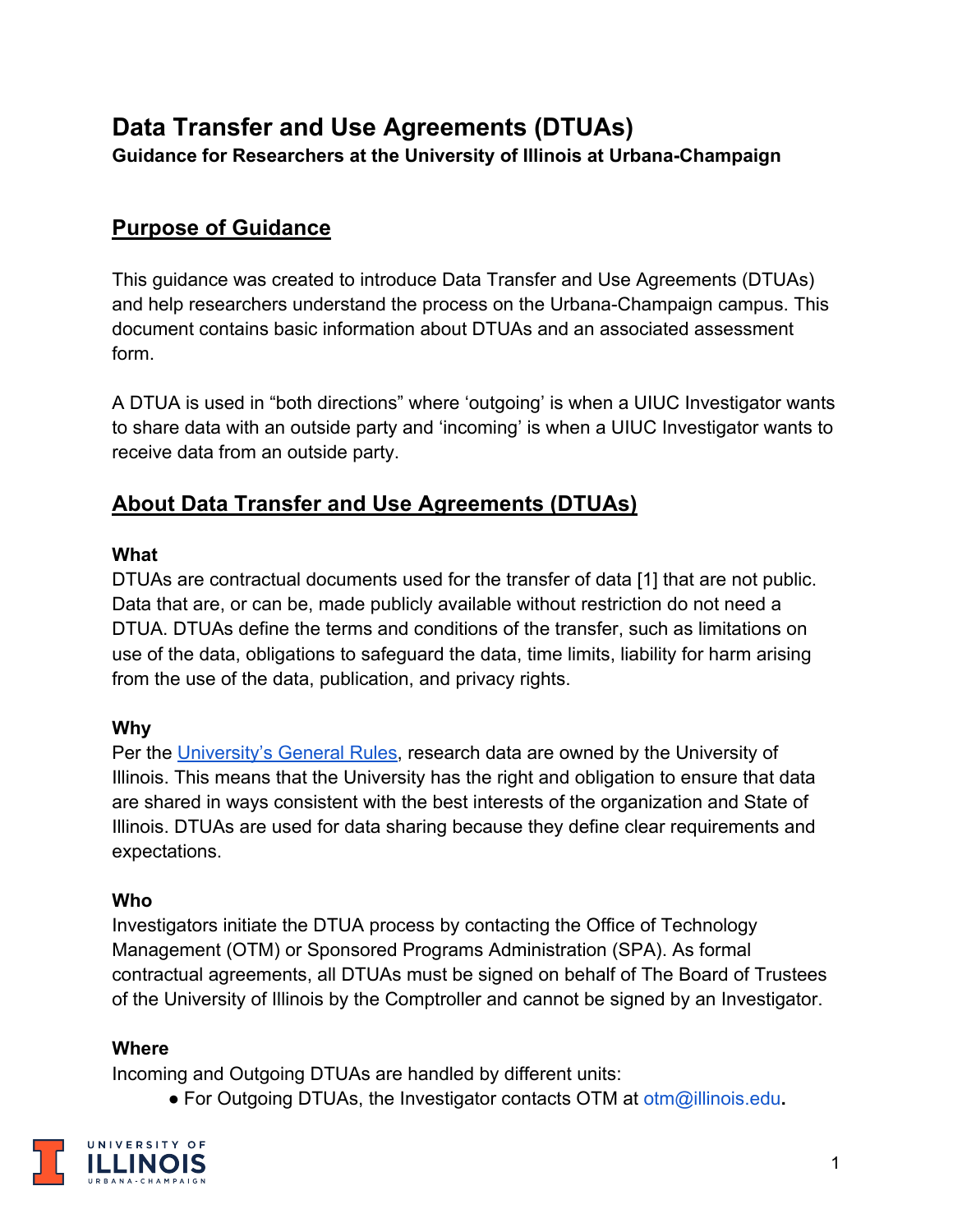● For Incoming DTUAs, the Investigator or Unit Business Office Staff completes the ["Software License or Data Use Agreement" eForm](https://appserv7.admin.uillinois.edu/FormBuilderSurvey/Survey/research_park/spa/license/) on the [SPA website.](https://sponsoredprograms.illinois.edu/)

If, for any reason, the DTUA should be handled by another office, either OTM or SPA will route the request appropriately. For example, purchasing data goes through OBFS [Purchasing Department](https://www.obfs.uillinois.edu/purchases/) by contacting [urbanapurchasing@uillinois.edu.](mailto:urbanapurchasing@uillinois.edu)

#### **How**

If existing DTUAs documents are not available, both OTM and SPA use the [Federal](https://thefdp.org/default/committees/research-compliance/data-stewardship/)  [Demonstration Partnership \(FDP\) Data Stewardship](https://thefdp.org/default/committees/research-compliance/data-stewardship/) resources in the creation of DTUAs. The process for initiation is:

- For Outgoing DTUAs, once OTM receives an email initiating the request, a Technology Manager will engage the Investigator to obtain needed information.
- For Incoming DTUAs, once the eForm is submitted, it is logged in and assigned to a SPA negotiator for review. If a DTUA was provided with the eForm request, the negotiator will review the terms and consult with the researcher on any questions or concerns.

#### **When**

The timeline for review and execution of a DTUA is dependent on the complexity and number of cycles needed to agree on terms with the other party. Therefore, Investigators are strongly encouraged to initiate the process **as early as possible**. Complete the Assessment Form to begin.

[1] Research data is "the recorded factual material commonly accepted in the scientific community as necessary to validate research findings" (US Office of Management and Budget [Circular 110\)](https://www.federalregister.gov/documents/1999/10/08/99-26264/omb-circular-a-110-uniform-administrative-requirements-for-grants-and-agreements-with-institutions). For definitions of specific terms, such as "personal data," see the [FDP's DTUA Glossary.](https://thefdp.org/default/assets/File/Documents/dtua_glossary.pdf)

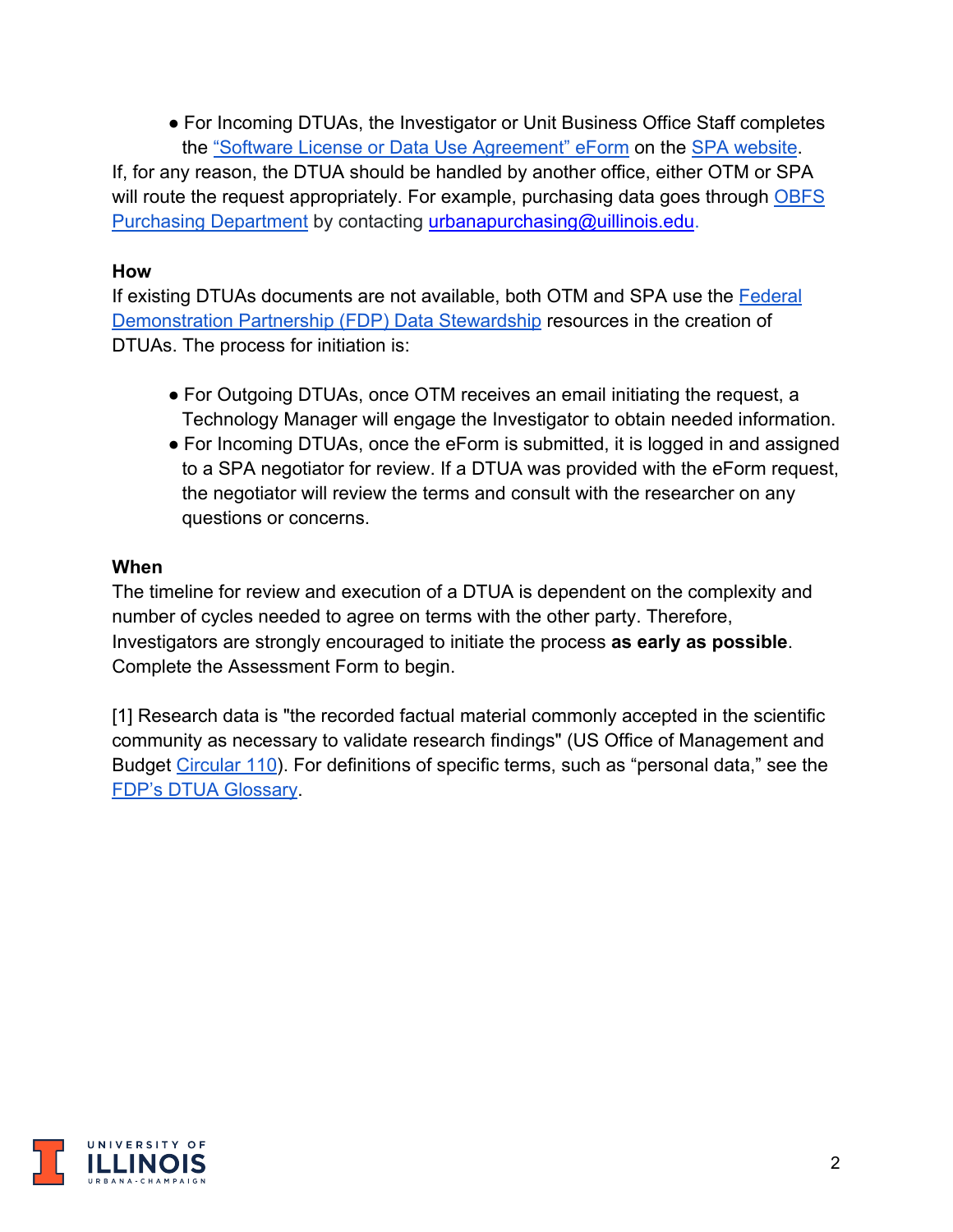## **Assessment Form**

|                | <b>Considerations</b>                                                                                                                                                                                                                                                                                                                                                                                                                                       | <b>Yes</b> | <b>No</b> | <b>Unsure</b> |
|----------------|-------------------------------------------------------------------------------------------------------------------------------------------------------------------------------------------------------------------------------------------------------------------------------------------------------------------------------------------------------------------------------------------------------------------------------------------------------------|------------|-----------|---------------|
| $\mathbf{1}$   | If the data are derived from human subjects research, is the<br>associated informed consent form silent about how the data<br>will be shared?                                                                                                                                                                                                                                                                                                               |            |           |               |
|                | The consent form that subjects signed, or the relevant IRB<br>waiver of consent, dictates data sharing. If nothing was said in the<br>consent form about how the data will be shared, then subjects<br>must be re-consented before sharing the data. Contact<br>$irb@$ illinois edu to start the process to amend the protocol before<br>continuing.                                                                                                        |            |           |               |
| $\overline{2}$ | If the data are derived from human subjects research, are you<br>planning to deviate from the data sharing procedures as<br>described in the associated currently approved IRB protocol?                                                                                                                                                                                                                                                                    |            |           |               |
|                | A Data sharing is not permitted unless covered by a currently<br>approved protocol. Contact irb@illinois.edu to start the process to<br>amend the protocol before continuing. As above, this may include<br>re-consenting participants if they have not consented to the<br>proposed data sharing.                                                                                                                                                          |            |           |               |
| 3              | Do the data contain individual-level protected health<br>information?                                                                                                                                                                                                                                                                                                                                                                                       |            |           |               |
|                | A In order to qualify as completely de-identified, the data must be<br>completely de-identified within the meaning of the HIPAA "Safe<br>Harbor" regulation and is not disclosed with a code or other means<br>to re-identify the data. There must be no knowledge that the<br>information to be shared could be used alone or in combination<br>with other information to identify an individual, and the data must<br>be stripped of all PHI Identifiers. |            |           |               |
|                | If the data contain PHI identifiers (see above) or constitute a<br>Limited Data Set (LDS) within the meaning of HIPAA, contact<br>privacy@illinois.edu to help assess the sensitivity of the data<br>before continuing.                                                                                                                                                                                                                                     |            |           |               |
| 4              | Do the data contain information about a living individual, that<br>is, do they have anything to do with a person, such as their<br>activities, behaviors, descriptions, histories, thoughts,<br>emotions, or anything else tied to a human at all?                                                                                                                                                                                                          |            |           |               |
|                | A. If the data may contain potentially sensitive information about                                                                                                                                                                                                                                                                                                                                                                                          |            |           |               |

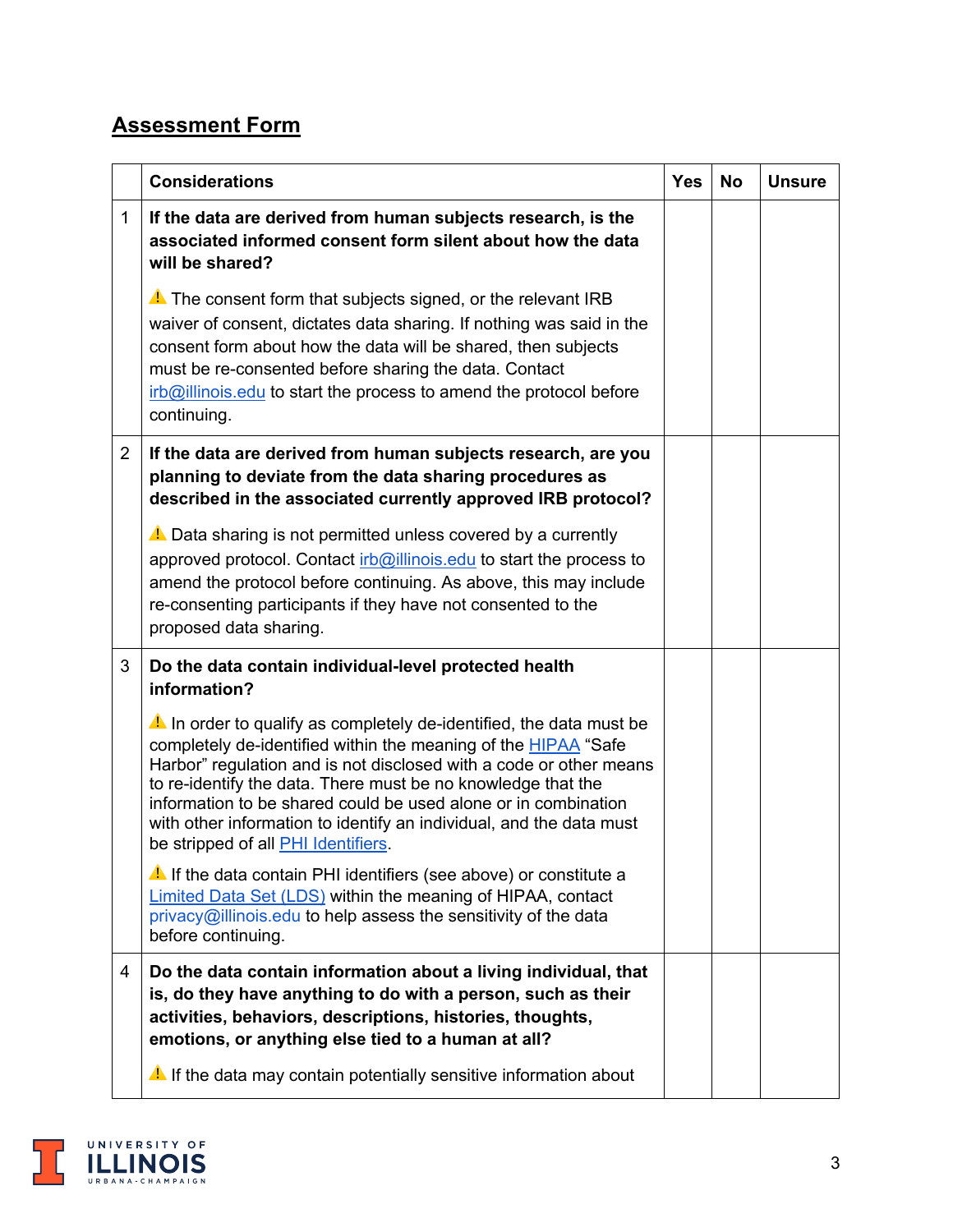|                | people, contact privacy@illinois.edu to help assess the sensitivity<br>of the data before continuing. Start by reviewing the guides and<br>flowcharts at https://cybersecurity.uillinois.edu/data_classification.                                                                                                                                                                                   |  |  |
|----------------|-----------------------------------------------------------------------------------------------------------------------------------------------------------------------------------------------------------------------------------------------------------------------------------------------------------------------------------------------------------------------------------------------------|--|--|
| 5              | Were the data collected pursuant to a sponsored research<br>project with an obligation to restrict data sharing?                                                                                                                                                                                                                                                                                    |  |  |
|                | A. The terms and conditions of the grant, contract, agreement, etc.<br>may govern data sharing. In some cases, the terms and conditions<br>may include a restriction on data sharing. Conversely, the sponsor<br>may have imposed the reverse--an obligation to share the data. If<br>a Data Management/Sharing Plan (DMP or DMSP) was submitted,<br>any obligations in that plan must be followed. |  |  |
| 6              | Do rules governing access to publicly available databases<br>apply?                                                                                                                                                                                                                                                                                                                                 |  |  |
|                | $\triangle$ For example, if the data were obtained from a publicly available<br>database and/or are subject to online click-through agreements,<br>redistribution may be prohibited or other regulations may apply,<br>such as international export control regulations, etc.                                                                                                                       |  |  |
| $\overline{7}$ | Were the data initially received from, or derived from data                                                                                                                                                                                                                                                                                                                                         |  |  |
|                | received from a third party pursuant to a contract?                                                                                                                                                                                                                                                                                                                                                 |  |  |
|                | A. The contract may restrict sharing or redistribution or have other<br>terms or conditions relevant to creation of a DTUA.                                                                                                                                                                                                                                                                         |  |  |
| 8              | Will the data be collected, processed, transferred or stored<br>across international borders?                                                                                                                                                                                                                                                                                                       |  |  |
|                | A. The data may be subject to international privacy laws such as<br>the European Union's General Data Protection Regulation (GDPR)<br>or China's Personal Information Protection Law (PIPL), or similar<br>laws may apply. Contact privacy@illinois.edu.                                                                                                                                            |  |  |
| 9              | Is there any potential for the data to contribute to an<br>intellectual property claim, or can otherwise be valuable for<br>commercial use?                                                                                                                                                                                                                                                         |  |  |